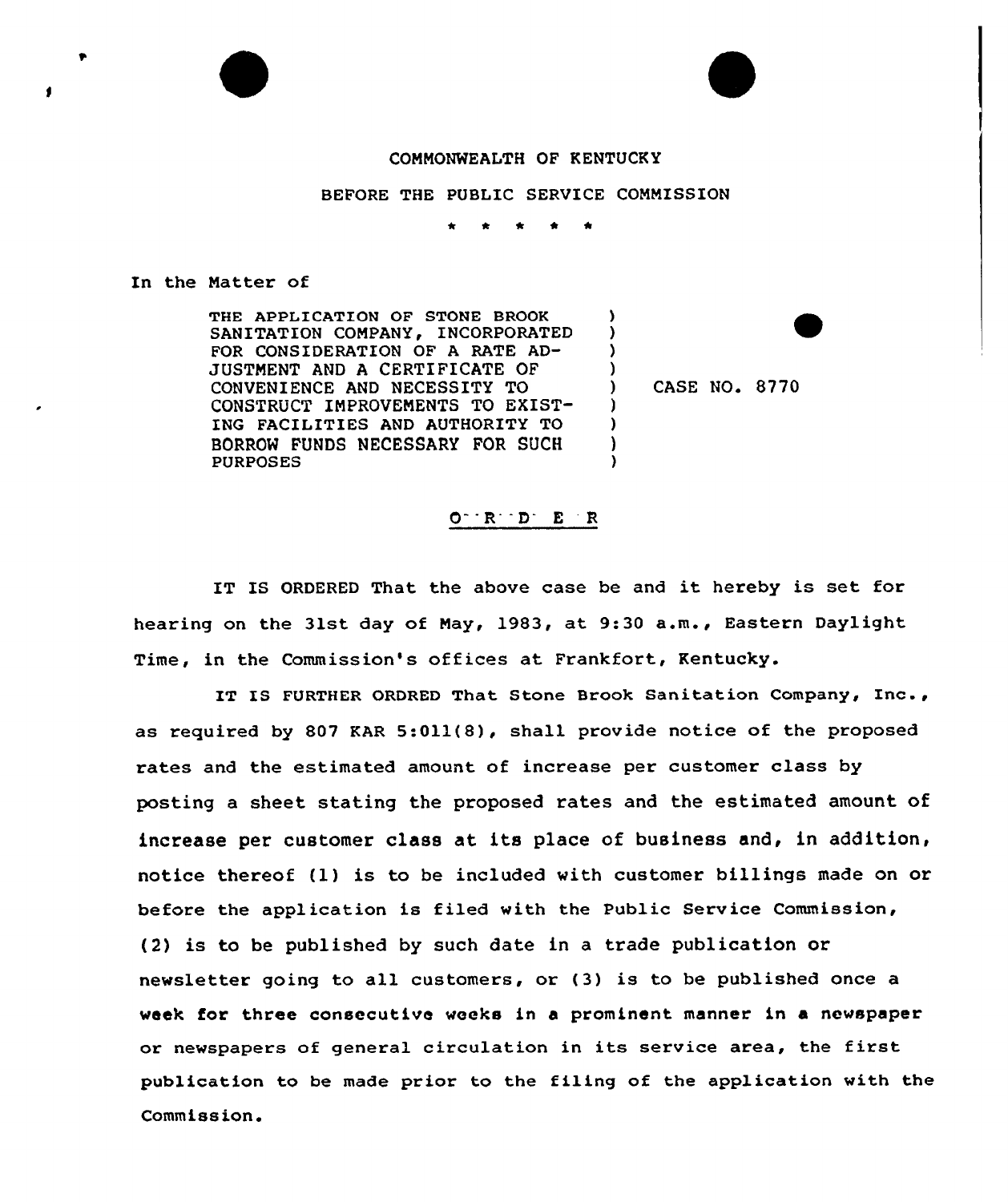IT IB FURTHER ORDERED That Stone Brook Sanitation Company, Inc., as required by 807 EAR 5:Oll(8), shall include in the notice or publication a statement to the effect (1) that any corporation, association, body politic or person may, by motion within 30 days after xeceiving notice of the proposed rate changes, request leave to intervene; (2) that the motion to intervene should be submitted to the Public Service Commission, 730 Schenkel Lane, P. O. Box 61S, Frankfort, Kentucky, 40602, and should set forth the grounds for the request including the status and interest of the party; and (3) that a copy of the application and testimony is available for inspection (name of location or locations) and that copies of the applicaton and testimony may be obtained by each intervenor in this proceeding by contacting the applicant at a name and address to be stated in the notice or pulication. Each notice or publication shall also contain the following language:

> The rates contained in this notice are the rates proposed by Stone Brook Saniation Company, Inc. However, the Public Service Commission may order rates to be charged that differ from these proposed rates. Such action may result in rates for consumers other than the rates in this notice.

IT IS FURTHER ORDERED That where notice of the hearing pursuant to KRS 424.300 is published by Stone Brook Sanitation Company, Inc. in <sup>a</sup> newspaper, it shall be published in <sup>a</sup> newspaper of general circulation in the areas that will be affected one time not less than 7 nor more than 21 days priox to the heax ing giving the purpose, time, place and date of hearing.

- 2 -